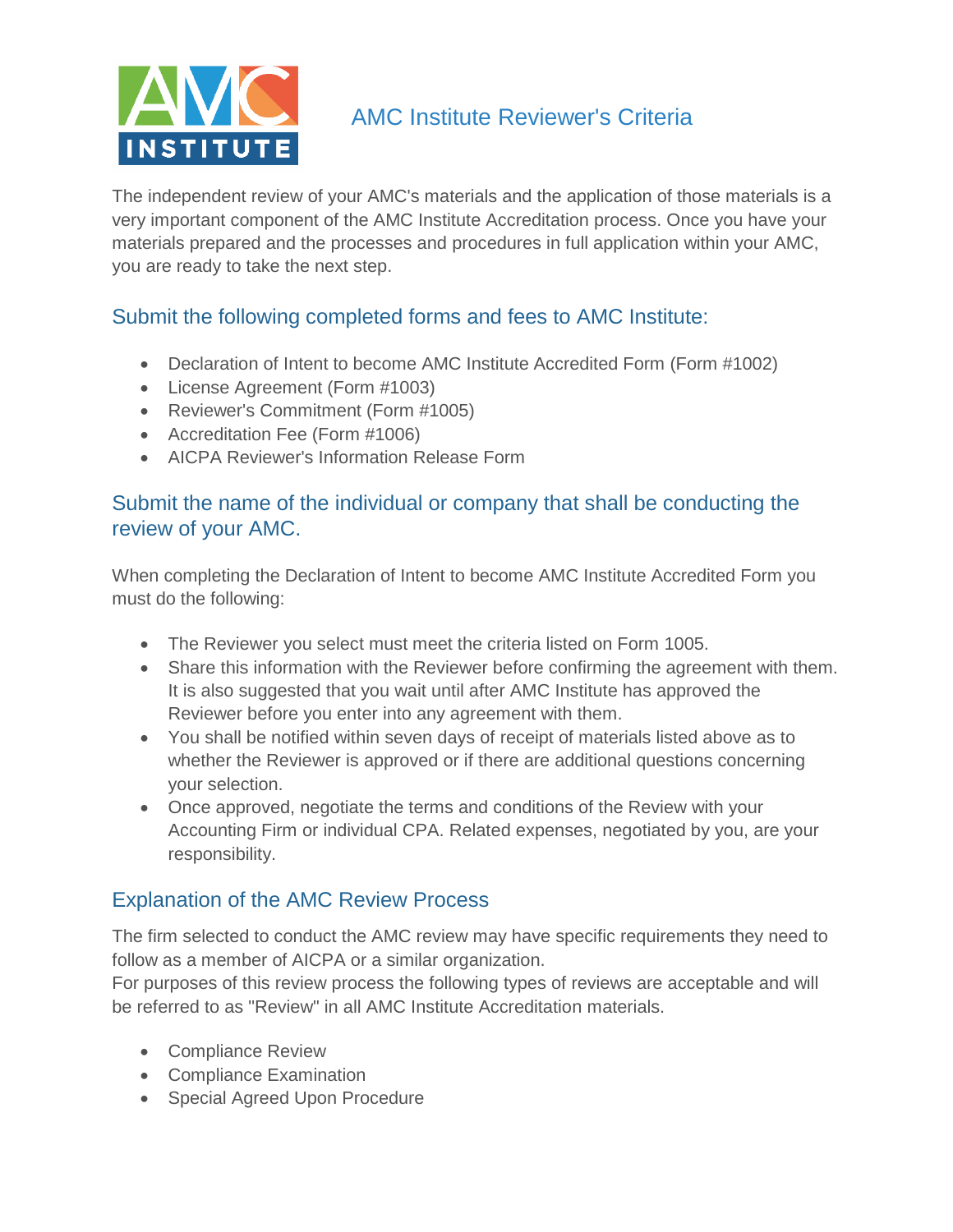• AMC Review

# Criteria for Conducting the Review Your AMC

- An Accounting Firm or individual CPA shall conduct the review of the AMC.
- The Accounting Firm or individual CPA shall be a member of the American Institute of Certified Public Accountants (AICPA) or a similar organization.
- The AMC Review shall be conducted by or overseen by a CPA.
- The Accounting Firm or individual CPA shall not be an employee of the AMC being reviewed.
- The Accounting Firm or individual CPA shall have been peer reviewed within the last three years. ATTACH A COPY OF THE REVIEWER'S LAST PEER REVIEW OPINION LETTER to Form # 1005.
- The Firm or individual CPA selected shall be familiar with conducting reviews.

# Reviewing Fees and Expenses:

The terms, conditions, and fees for conducting an AMC Review shall be negotiated and agreed upon by both the AMC Institute approved reviewing firm or individual and the AMC.

# Reviewer's Instructions:

- Reviewer visits shall be conducted during normal working hours, unless otherwise consented to by the AMC, and the Reviewer shall have full and prompt access to the AMC's facilities for the purpose of reviewing.
- The Reviewer shall verify paper documentation against actual in-office implementation.
- The Reviewer shall issue to the AMC a new Review Report for each Review conducted.
- The Reviewer may elect to submit an Opinion Letter.
- The Reviewer shall issue to the AMC and to AMC Institute a copy of the Review Report upon completion of the review.

# How to Conduct the Review of an AMC

- 1. Source documents for the AMC Review are the AMC Standard adopted by AMC Institute, or the AMC Institute Accreditation Manual. It is suggested that before you begin the review you review one or both of these documents to gain a clear understanding of what you are reviewing.
- 2. Secure a copy of the supporting documentation from the AMC to **conduct a desktop Review**.

*This information may come to you in one of many different formats. An AMC may elect to use samples provided on the AMC Institute website as their guide to supplying the necessary information or they may compile their information using a format and system more conducive to their company's structure. How the information is presented to you for*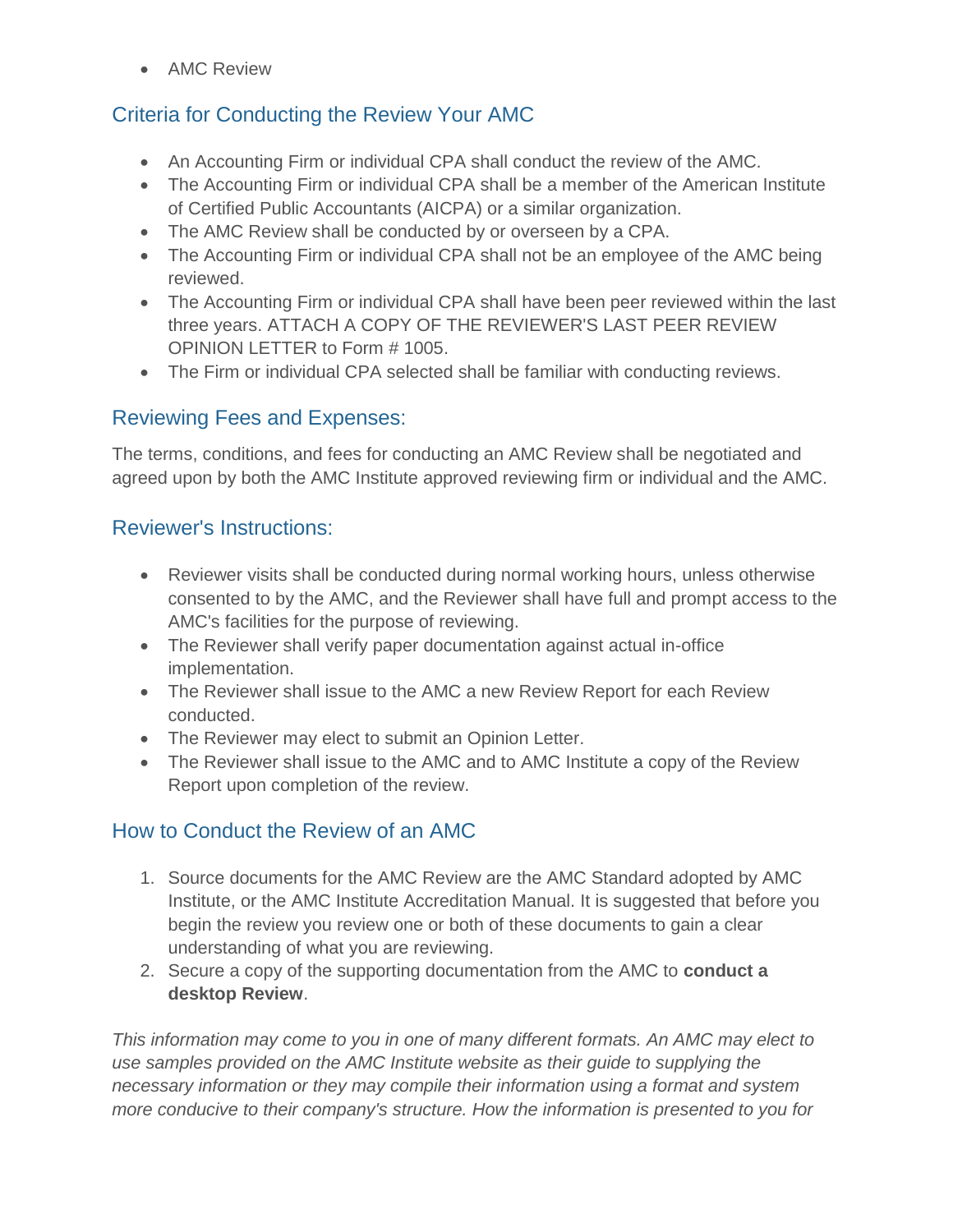*review is not prescribed. Your responsibility is to review the materials given to you and attest that the AMC is meeting the AMC Standard.*

- 3. Step 1: **Conduct a desktop review**. This shall be done first either at the Reviewer's office or at the AMC's office. Review all the documentation submitted by the AMC confirming that every section of the AMC Standard is complied with in writing.
	- a. It is important to note that the AMC Standard establishes requirements that each individual AMC will use to create its own measurables. An AMC's compliance to this Standard shall depend on its documentation and implementation of its own definitions, procedures, and policies as they relate to each element of the AMC Standard.
	- b. Use the two-page Review Report Form (see below). Consider duplicating page two of the form. Indicate "complete or incomplete" in the corresponding areas as the AMC's documentation is reviewed. Make notes in the comment section of specific materials needed to be modified or added to that particular section.
	- c. You are permitted to email or mail a copy of this page to the AMC.
	- d. Determine with the AMC whether it should compile the additional documentation and send it to your office or whether it should have it ready for your review when you conduct the onsite review.
	- e. Based on the arrangements in "d," review and accept the additional documents.
- 4. Step 2: **Conduct the onsite review**. The Reviewer shall visit the AMC's office and review the written documentation, systems, processes, policies, and procedures in operation as to conformance to the AMC Standard.
	- a. Use the two-page Review Report Form (see below). If appropriate, duplicate page two of the form. Indicate "complete or incomplete" in the corresponding areas as the onsite review is conducted. Make notes in the comment section of specific materials or activities needed to be modified or added to that particular section.
	- b. Submit a copy of this page to the AMC.
	- c. Determine with the AMC when the review of the items noted on the Review Report Form shall be conducted.
	- d. Additional necessary work beyond the scope of the agreement with the AMC shall be discussed and confirmed by both parties. Any related fees shall be confirmed in writing and are the responsibility of the AMC.
	- e. When the desktop and onsite reviews are complete, submit a completed copy of page one of the Review Report Form to AMC Institute and a completed copy of the Review Report Form (pages one and two) to the AMC.
- 5. Step 3: Any and all materials relating to the AMC Review are the property of the AMC and shall be returned to the AMC directly, upon completion of the review or upon completion of the contracted agreement.

# The Reviewing Process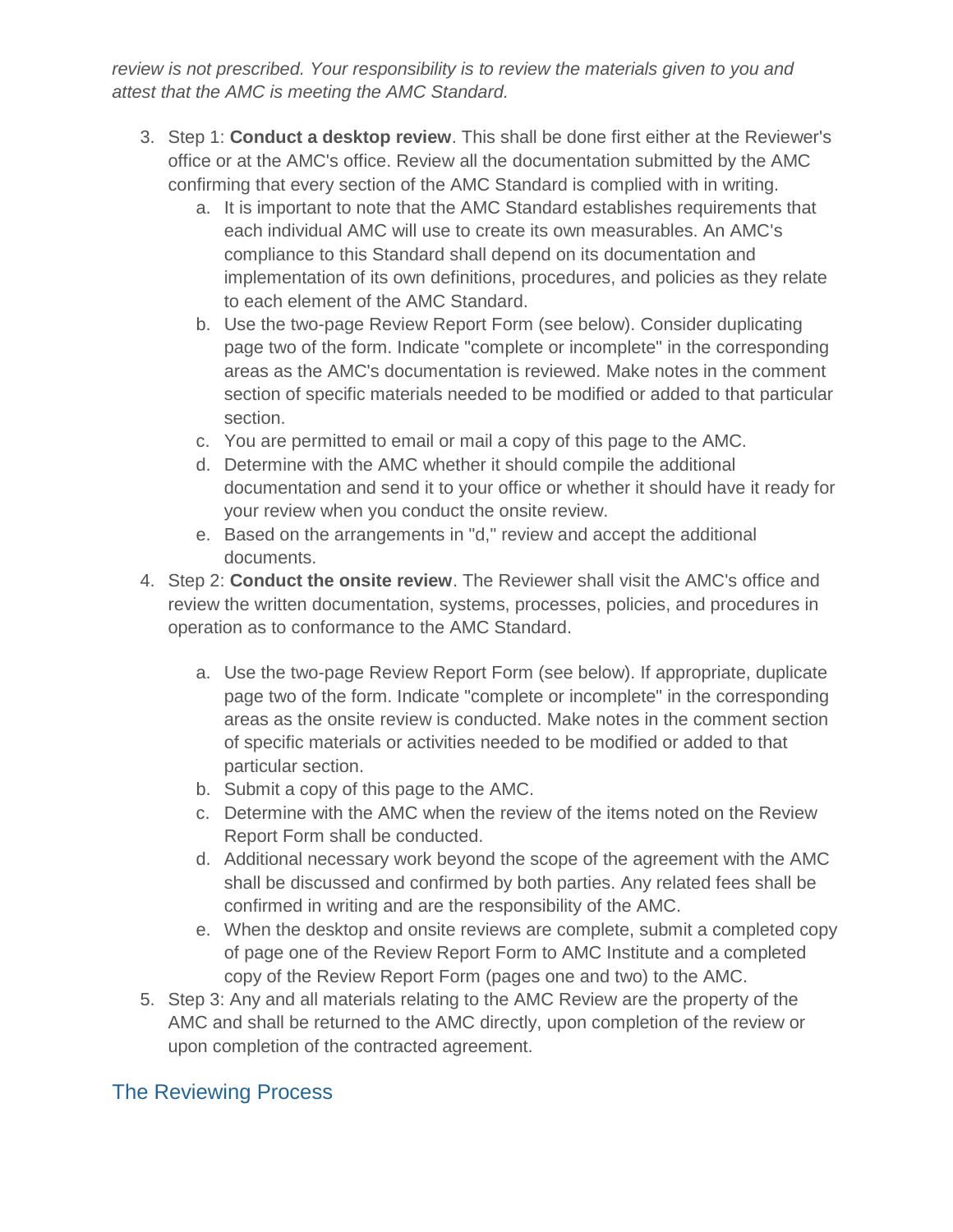- 1. The AMC shall provide the Reviewer the completed Forms available on the AMC Institute website and/or customized company documentation. **THESE MATERIALS SHALL BE TREATED AS HIGHLY CONFIDENTIAL. THE REVIEWER SHALL BE THE ONLY ONE TO VIEW THESE MATERIALS. ALL MATERIALS SHALL BE RETURNED TO THE AMC AFTER THE REVIEW PROCESS IS COMPLETED OR WITHDRAWN.**
- 2. A desktop review, based on the AMC's written submittals, shall be conducted first. The Reviewer is permitted to follow up by phone and/or written communication as necessary.
- 3. An onsite review shall follow the desktop review.
- 4. Immediately following the review, the reviewing firm shall submit the "Review Report" to the AMC and to AMC Institute.
	- a. Review Passed: The AMC shall receive a congratulatory letter; a logo in electronic and hard copy formats to use on all materials and publications; and recognition on AMC Institute's website.
	- b. Review Incomplete: The Reviewer shall notify The AMC in writing. The Reviewer shall include and indicate the area(s) that need to be addressed.
	- c. The AMC shall respond in writing directly to the Reviewer with an explanation and supporting information that addresses the area(s) of concern or shall withdraw its application for accreditation without prejudice. All monies and fees submitted to date shall be considered payment for services rendered to date.
		- i. Review Passed: After additional review, the Reviewer may accept the written response and determine that accreditation status may be granted. At this point, procedure 14a. shall be followed.
		- ii. Review Incomplete: The AMC is permitted to respond by supplementing the Accreditation Workbook or company documentation materials as requested and re-submit these materials to the Reviewer or is permitted to withdraw its application without prejudice. All monies and fees submitted to date shall be considered payment for services rendered to date.
		- iii. Review Passed: After additional review, the Reviewer is permitted to accept the additional documentation and determine that accreditation status is granted. At this point, procedure (14a.) shall be followed.
		- iv. Review failed: If the AMC still does not pass the Review, the AMC shall withdraw its application without prejudice or appeal its application to the Accreditation Board in accordance with 6.1 of the License Agreement.
		- v. An AMC Institute approved independent Reviewer other than the Reviewer that failed the AMC shall conduct the appeal. The Accreditation Review Board shall review the documentation of the review. Upon review, the Board shall:
			- I. Affirm the "failure."
			- II. Permit further submittal of materials and information provided by the AMC.